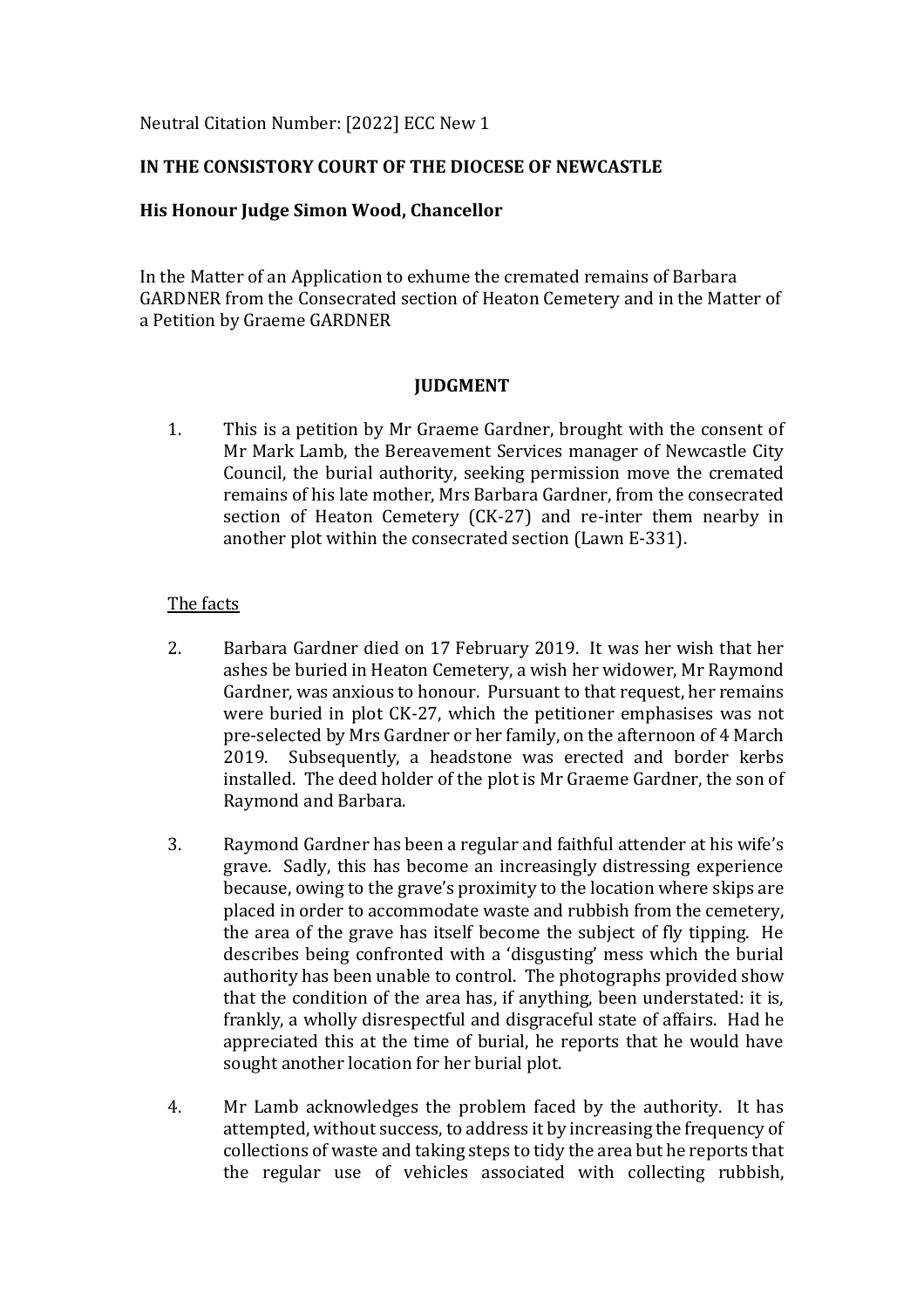particularly in inclement weather, has just exacerbated the problem caused by the illegal dumping of waste. Whilst his letter reports that the authority continues to seek solutions, none is immediately to hand and, such is the distress that Mr Lamb accepts is being caused to Raymond Gardner, he supports the application for Mrs Gardner's remains, together with the headstone and border kerbs to be moved to another location.

5. The situation described has caused Mrs Gardner's family considerable and entirely understandable distress.

# The law

- 6. The law is well established and definitively set out in the judgment of the Court of Arches *In re Blagdon Cemetery* [2002] Fam 299. The presumption of permanence is explained, arising, as it does, from the Christian theology of burial which emphasises, by reference to the Bishop of Stafford's *Theology of Burial,* that the permanent burial of the physical body is to be seen as a symbol of the entrusting the person to God for resurrection, a concept that does not sit easily with the concept of "portable remains". Hence the reluctance of the Consistory Court to grant faculties for exhumation is well supported by Christian theology.
- 7. Nevertheless, recognising that it was essentially a matter of discretion with each case turning on its own facts, the Court indicated the necessity of the petitioner satisfying the Consistory Court that there are special circumstances justifying the making of an exception from the norm that Christian burial is final. In so stating the Court went on to identify various factors which may indeed support such a petition. It is fair to say that the circumstances which have given rise to this petition were not expressly within the contemplation of the court
- 8. Whilst lapse of time is always a relevant factor it is not determinative.

# Decision

- 9. It is disappointing that the burial authority has been unable to find a solution to the problem described which doubtless affects other graves quite apart from the one with which the Court is concerned. It is clear that attempts have been made to address the issue which nevertheless persists. Furthermore, if the Court were to decline to grant a faculty, it is inevitable that the distress already identified and the uncertainty of a satisfactory resolution short of exhumation will persist for a further indefinite period.
- 10. There has been no delay in seeking to bring this before the court: the family has reasonably engaged with the burial authority in the hope that a less drastic solution could be found. There has been full compliance with all other formalities, including the provision of family